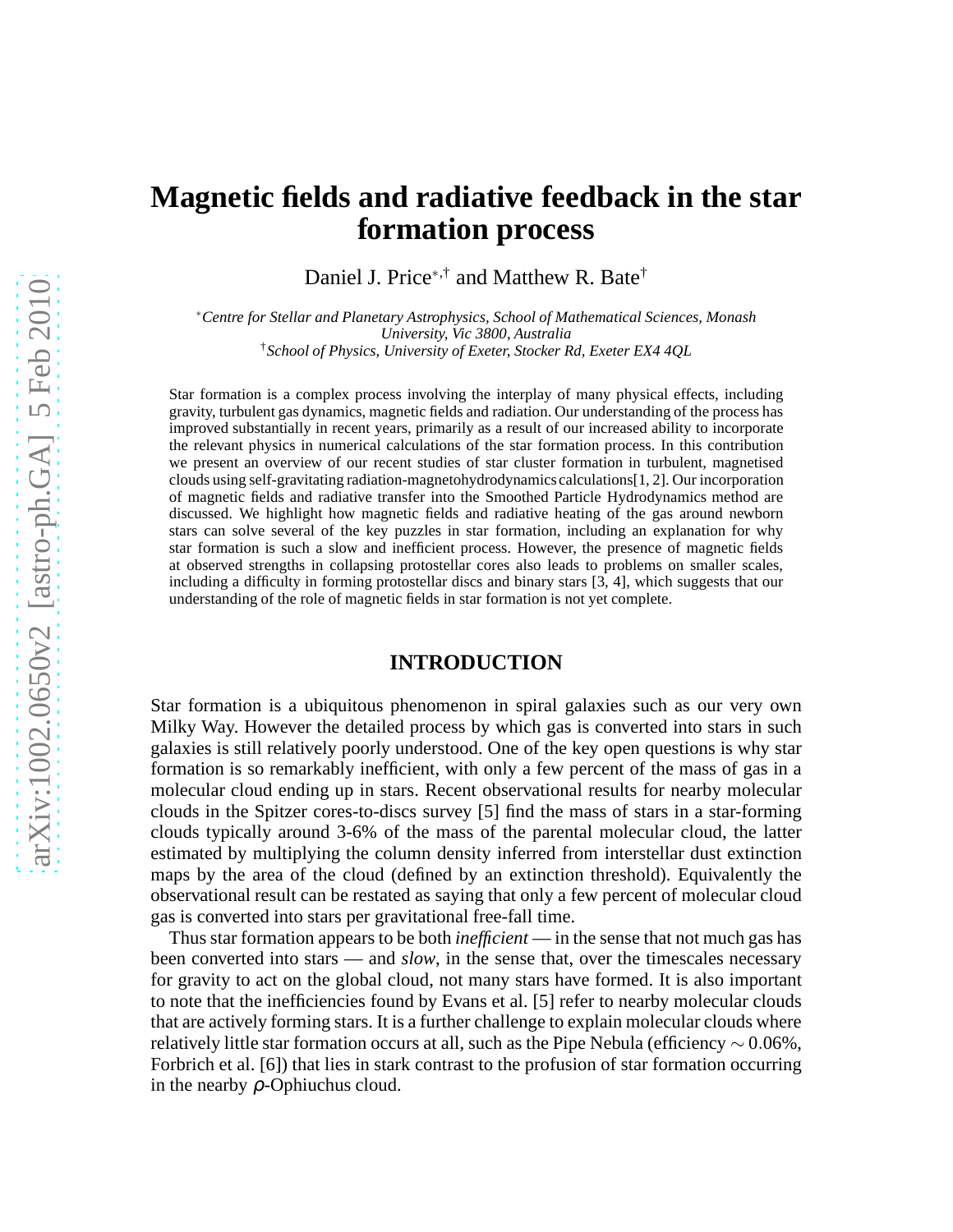The fact that star formation appears to occur on a slower timescale than the gravitational one indicates that the answer must lie in physics beyond gravity, or at least beyond the *self-gravity* of the cloud. To achieve inefficiency of star formation over time scales much greater than the dynamical time must further involve involve unbinding the cloud in some way – for example by internal driving of turbulence by jets and outflows [7] or invoking tidal forces from the Galactic potential [8].

Magnetic fields are, observationally, a good candidate for explaining why clouds in otherwise similar environments can have vastly different star formation efficiencies. For example, recent optical polarisation maps of the Pipe Nebula [9] reveal a remarkable degree of uniformity in the magnetic field (as inferred from the polarisation angles), in contrast to the wide dispersion in polarisation angles (on large scales) seen in active star forming regions like Orion [10]. The nearby Taurus molecular cloud, recently surveyed by Goldsmith et al. [11], forms an intermediate case, with relatively inefficient star formation (but more efficient than the Pipe Nebula) and also a well-ordered large scale magnetic field (better ordered than Orion, though less well ordered than the Pipe), together with compelling evidence for magnetic fields strong enough to control the flow of gas in (relatively) low density outer regions [12].

The effect of a magnetic field on the self-gravitating collapse of gas to form stars can be quantified in terms of the ratio of mass within a volume to the magnetic flux threading the surface of that volume. At a critical value magnetic fields are able to prevent collapse entirely, unless some decoupling of the magnetic field from the gas occurs (i.e., ambipolar diffusion). Indeed, this theoretical understanding led to the socalled 'standard model' of star formation as a quasi-static diffusion process mediated by magnetic fields [13]. However for all star formation to occur in this manner requires that all molecular cloud cores are sub-critical (magnetic fields able to prevent collapse), whereas Zeeman measurements of field strengths in cores indicate that they are generally marginally supercritical (mass-to-flux ratios of few times critical, see Crutcher [14]). A further difficulty is the problem of how to maintain the observed turbulent motions in the cloud, since supersonic turbulence decays rapidly with or without magnetic fields in the absence of a continual driving mechanism [e.g., 15].

This latter consideration in particular has led many to consider so-called 'rapid' or 'turbulent' models of star formation, where the main controlling ingredient is turbulence rather than magnetic fields, with clouds that assemble, form stars and disperse within roughly one crossing time [16]. Indeed, simulations based on simply the interaction of turbulent gas dynamics and gravity alone [e.g. 17, 18, 19] do a remarkably good job of reproducing many observed statistical properties of star formation, including the gross characteristics of the initial mass function, multiplicity as a function of mass and the frequency of low mass binary stars [19]. However, the star formation efficiency in these calculations is much higher than observed, since the fraction of gas that is initially bound and will remain so in the absence of feedback processes, giving a SFE of order 50% (the typical fraction of gas that is bound at the end of the calculations). Improved statistics in more recent calculations of larger clouds [19] also suggest that there is also a problem in terms of an over-production of very low mass stars and brown dwarfs.

Whilst observations indicate that magnetic fields are not strong enough to prevent global collapse in typical clouds, they can nevertheless play a determining role in the internal dynamics by acting as a source of pressure within the cloud (quantified by the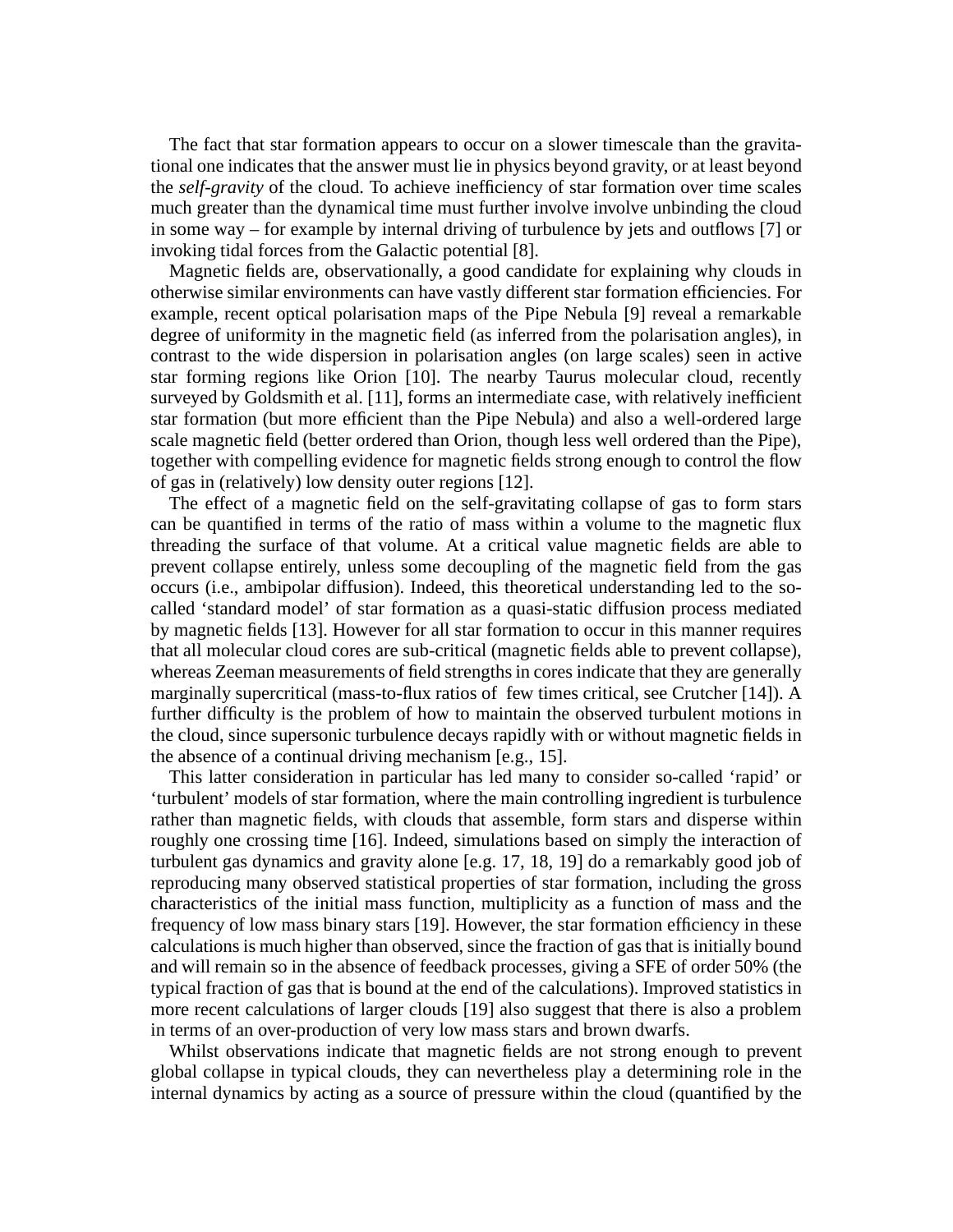ratio of gas-to-magnetic pressure: The plasma  $\beta$ ) and by the magnetic braking of rotating cores. Indeed, observationally typical values for  $\beta$  in molecular cloud cores are of order 0.3 (that is, magnetic pressure dominant over gas pressure by a factor of 3) [14, 20], similar to the value found in the cold neutral medium thought to be the precursor of molecular clouds [21].

In a recent series of papers [3, 1, 2] we have studied the effect of magnetic fields on the formation of stars in precisely this regime: where the magnetic field is too weak to prevent global collapse but sufficiently strong to play an important role as a source of additional pressure and in magnetic braking of rotating cores. In addition we have combined this with an improved treatment of the thermodynamics of the gas on small scales by incorporating a full treatment of radiative transfer in the flux-limited diffusion approximation. We propose that slow and inefficient star formation can be explained by the combined effects of magnetic fields and radiative feedback on the star formation process [2]. We give an overview of our findings below.

#### **NUMERICAL METHODS**

Modelling star formation is made difficult by the tremendous range of length and time scales involved. For example, to follow the collapse of a giant molecular cloud of size ∼a few pc ( $\sim 10^{11}$  km) and containing up to  $10^4 M_{\odot}$  of material to a star the size and mass of the Sun ( $R_{\odot} \sim 10^5$  km) requires resolution over 6 orders of magnitude in length, around 14 orders of magnitude in density  $[10^4 M_{\odot}/(10^6 R_{\odot})^3 \rightarrow$  $M_{\odot}/R_{\odot}^{3}$ ] and roughly 11 orders of magnitude in timescale (from the dynamical time of a GMC, ∼1 million years, to the timescale for sound-waves in the Sun of order a few minutes). Thus the computational challenge is extreme, and one cannot hope to model star formation, using for example, uniform grid techniques, though the development of such methods are well advanced. Furthermore the physics of star formation is far from simple, involving self-gravitating, turbulent gas dynamics over a huge range of length and timescales with important contributions from magnetic fields — ultimately requiring non-ideal magnetohydrodynamics —, radiation transport in both optically thick and thin regimes, dust and molecular chemistry and many other physical effects which should be incorporated into a realistic model.

Smoothed Particle Hydrodynamics [SPH, for recent reviews see 22, 23] is a method very well suited to star formation studies because the resolution follows the mass by discretising the fluid equations onto Lagrangian particles that follow the fluid motion. The Lagrangian formulation, giving an exact treatment of mass advection, means that important conservation properties such as that of angular momentum are automatically satisfied, which requires very high resolution in grid techniques, even using adaptive mesh refinement (AMR). Techniques for solving the equations of self-gravitating hydrodynamics over large ranges of length and time in SPH are well established, based on the tree code algorithms used in *N*−body codes. By contrast, the solution of the equations of magnetohydrodynamics (MHD) in SPH has proved more challenging, in part due to the early discovery [24] of numerical instabilities associated with particular formulations of the MHD equations. Our goal over the last few years has been to develop the techniques for MHD in SPH sufficiently to be able to study the role of magnetic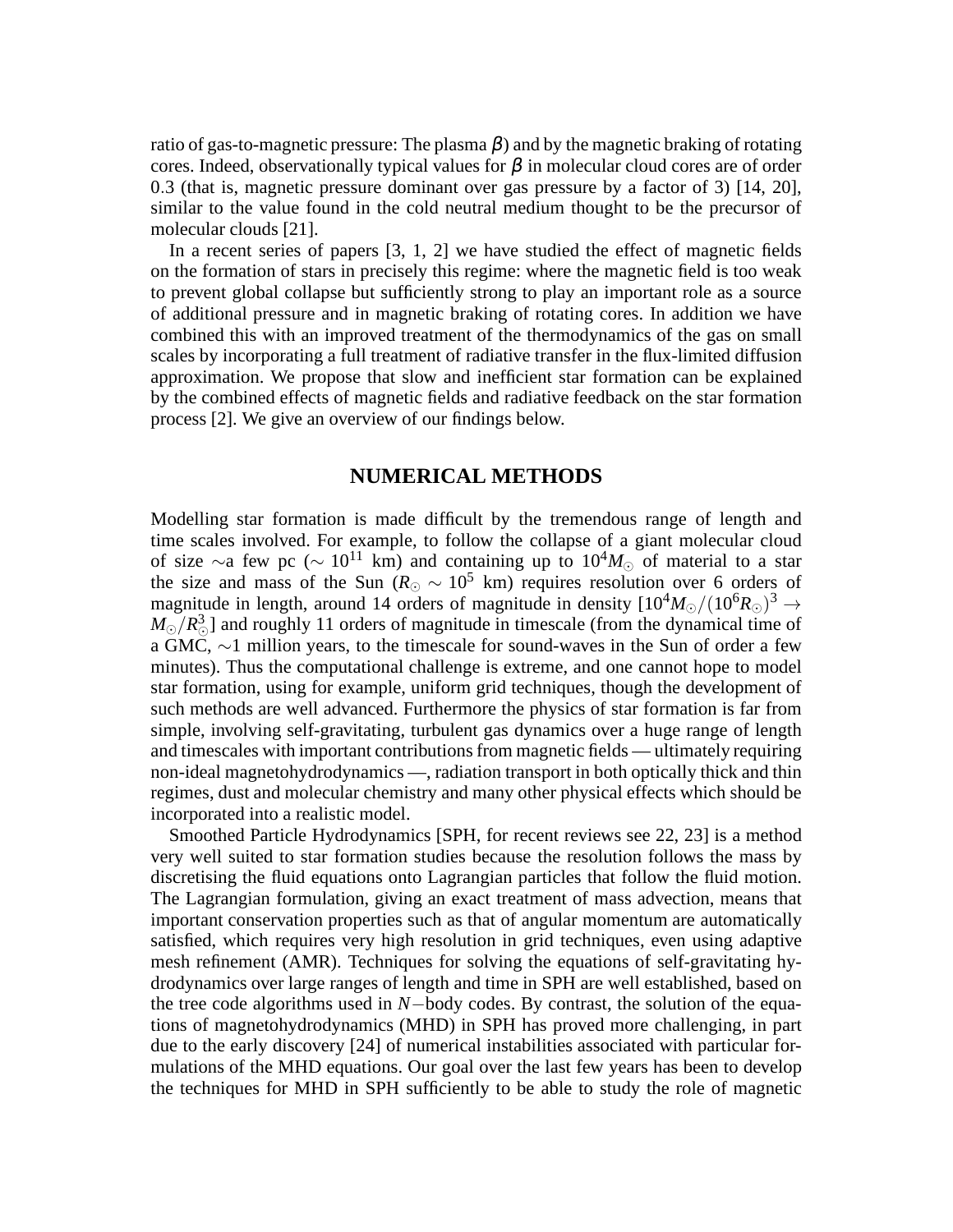fields in star formation problems. This has involved dealing carefully with many of the numerical issues including the aforementioned instabilities [25], the treatment of MHD shocks [26, 27] and perhaps most importantly (and the main difficulty), exploring methods for enforcing the  $\nabla \cdot \mathbf{B} = 0$  "no monopoles" constraint with sufficient accuracy to perform calculations which evolve beyond the actual point of star formation [25, 3, 28].

The method we have found for enforcing the divergence constraint that is sufficiently robust for star formation studies has been to use the 'Euler Potentials' or 'Clebsch' formulation, whereby the magnetic field is written in terms of two scalar potentials in the form  $\mathbf{B} = \nabla \alpha \times \nabla \beta$ . The corresponding induction equation for the magnetic field takes the form

$$
\frac{d\alpha}{dt} = 0; \qquad \frac{d\beta}{dt} = 0,\tag{1}
$$

corresponding to the advection of magnetic field lines by Lagrangian particles. The Euler potentials are thus very naturally suited to a Lagrangian description, but there are important limitations to their use. The main one is that fields with complicated topologies (such as a poloidal field wrapped by a toroidal one) cannot be represented by Euler potentials because they would become double-valued. A corollary to this is that such fields also cannot be generated during the calculation and thus important dynamo processes are not captured. Another way to understand this is to appreciate that evolution of a field using (1) is, in effect, a mapping of the field from the initial to final positions of the SPH particles, and requires a one-to-one mapping, after which the field winding will no longer be captured. A further issue is that it is difficult to formulate non-ideal MHD terms for the Euler potentials — although we add artificial dissipative terms to capture shocks it is clear that these do not and cannot be used to represent a correct physical dissipation [see 29].

Nevertheless, with the above caveats in mind, we have been able to study the effect of magnetic fields on the star formation process, mainly studying the influence of the magnetic field in supporting the cloud in the initial stages of collapse, and the effect of this on the subsequent star formation sequence. Rather than starting with global turbulent-cloud star cluster formation calculations, we first studied the effect of magnetic fields on the formation of individual stars at small scales, from which we have proceeded to study star cluster formation on larger scales (see following sections).

Alongside the development of the MHD algorithms, we have also developed an algorithm for incorporating the effect of radiation using the flux-limited diffusion approximation. This is an approximation in radiation is assumed to be transported by diffusion through both optically thick and thin regions, but with the diffusion speed limited to the speed-of-light in optically thin regimes. The key challenge for adapting grid-based fluxlimited diffusion techniques into an SPH context was to develop an implicit integration method that enables the radiative transport to (which is much faster than the gas dynamics, particularly in optically thin regions) to be computed on a timescale similar to the hydrodynamics [for details see 30, 31].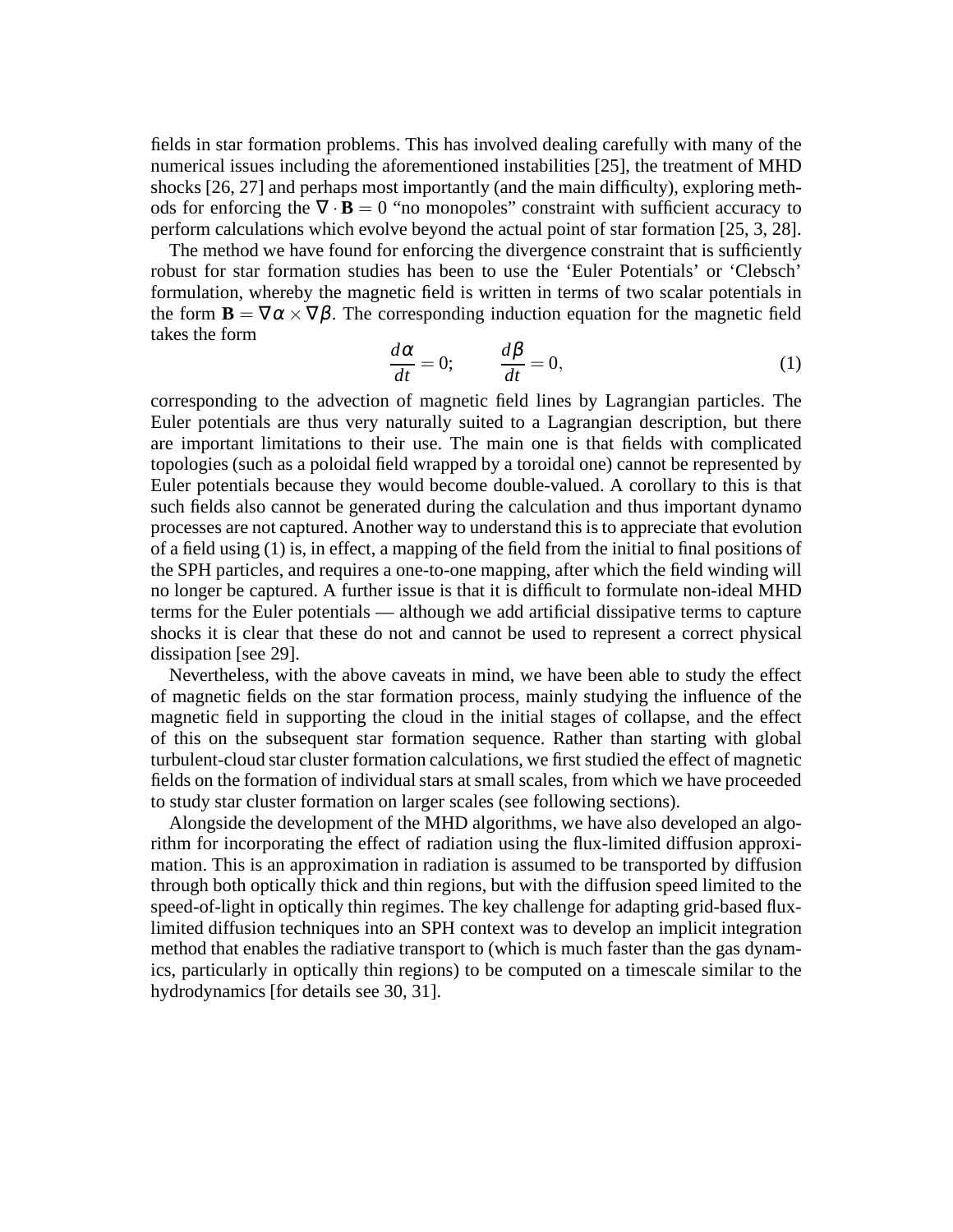

**FIGURE 1.** Effect of magnetic fields on the formation of circumstellar discs around young stars: Results of a simulation following the collapse of a rotating  $1M_{\odot}$  spherical cloud core without (top) and with (bottom) a uniform magnetic field threading the initial cloud. Field strengths are given in terms of the mass-to-magnetic flux ratio divided by the critical value at which magnetic fields prevent collapse altogether. Despite the relatively weak field with respect to gravity the magnetic field is able to almost completely prevent disc formation due to a combination of magnetic braking and magnetic pressure in the collapsing core. Time is shown in units of the gravitational free-fall time  $(t_{ff})$ .

## **SINGLE AND BINARY STAR FORMATION**

Our first application of our MHD-SPH algorithm was to the collapse of a  $1M_{\odot}$ ,  $R =$  $4 \times 10^{16}$ cm molecular cloud core to form single and binary stars. As the initial condition we assumed a dense, spherical, cold  $(T \sim 10K)$  core in pressure-equilibrium with a warm, low density medium with an initially uniform magnetic field threading the core and the medium. The sphere was given an initial solid body rotation, of  $\Omega = 1.77 \times 10^{-13}$ rad s<sup>-1</sup> for the case of a single star, and  $\Omega = 10^{-12}$  rad s<sup>-1</sup> for a binary, in the latter case also imposing an initial  $m = 2$  perturbation in density to seed the binary formation. We considered a range of field strengths from zero up to the observed mass-to-flux ratios of a few. The efficient cooling of the molecular gas was modelled using a barotropic (pressure-dependent-on-density) equation of state that assumes isothermality whilst the density is below a threshold physical value ( $\rho_c = 10^{-14}$  g/cm<sup>3</sup>) and becomes polytropic with  $\gamma = 1.4$  above the critical density in order to approximate the effect of the gas becoming optically thick to radiation. Above a particular (much higher) density and provided the gas is gravitationally bound and collapsing, a 'sink' particle is inserted to replace the densest, bound gas in the calculation, such that the calculations can be followed beyond the point of actual star formation.

The results of a typical set of calculations are shown in Fig. 1, showing the projected column density as it evolves beyond one gravitational free-fall time (left-to-right, times given in units of  $t/t_{ff}$ ), for a calculation with no magnetic fields (top) and with a massto-flux ratio of 4 times the critical value — that is magnetic fields that are too weak to prevent collapse by a factor of 4). Despite the relatively weak field the effect on the formation of the circumstellar disc is catastrophic. In the absence of a magnetic field a disc is formed that is sufficiently massive so as to become unstable to gravitational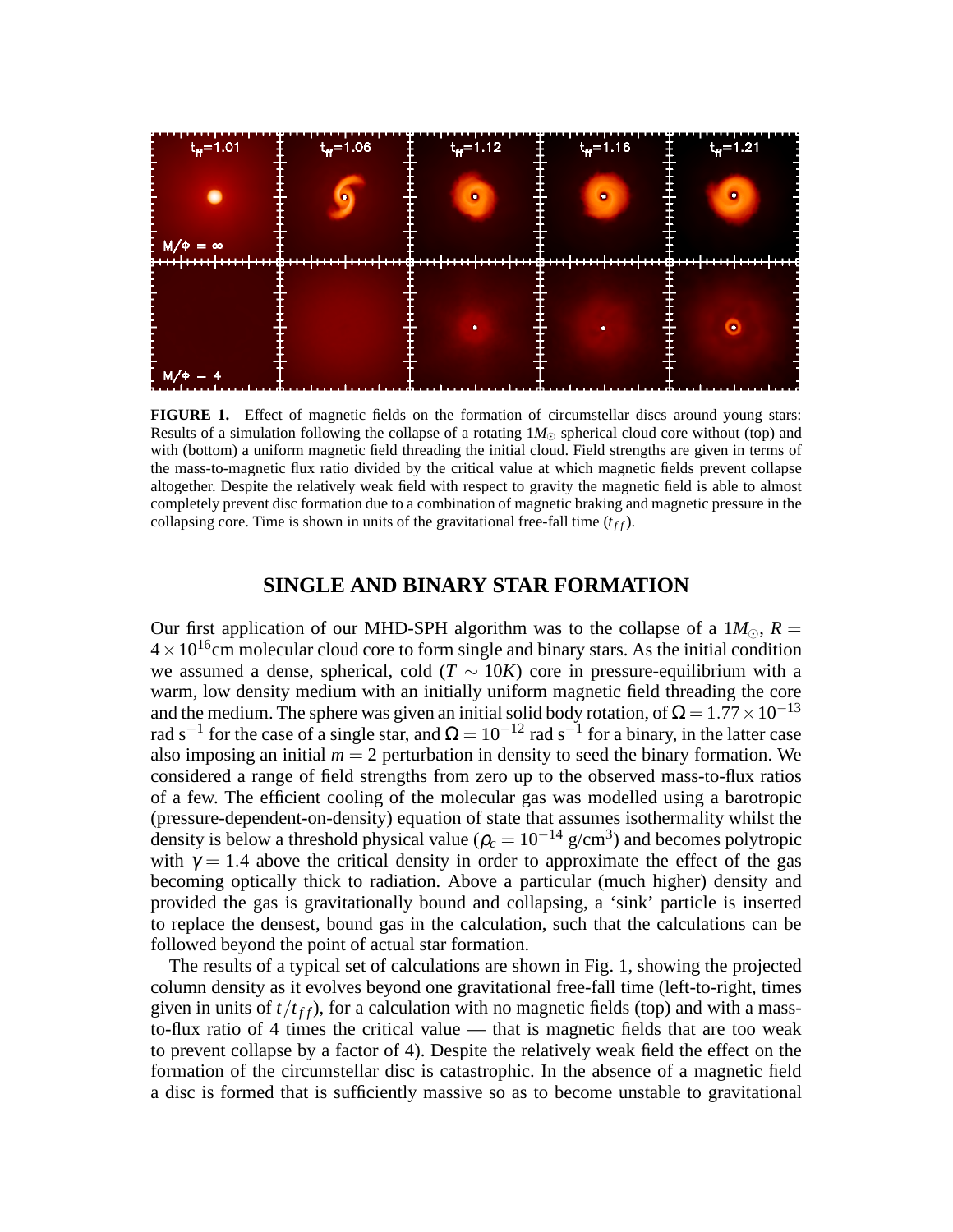instability in the form of large scale spiral arms, yet with a magnetic field only the faintest trace of a disc is visible even at the end of the calculations.

Since our initial calculations by several other groups have found similar results based on numerical simulations [e.g. 4, 32] and also semi-analytic calculations by Galli et al. [33] (see Galli, this volume). In fact [4] somewhat alarmingly discuss a 'fragmentation crisis' and speculate further that, given the paucity of observational evidence for discs in the earliest (class 0) phase of star formation, perhaps they do not exist (instead forming later). More likely the solution lies in the fact that we have assumed ideal MHD in a regime where it is clear that non-ideal MHD effects are known to be important. Indeed later analysis by Shu et al. [34] suggests that Ohmic resistivity can provide a solution, though nonetheless requiring a diffusion parameter considerably higher than the microscopic value. We intend to explore non-ideal MHD effects in the near future, though it requires a shift away from the Euler potentials formulation [for recent progress on this, see 28].

A similarly dramatic effect of magnetic fields on binary formation was also observed, though for the case of binaries the effect depended more strongly on the magnetic field configuration, since in certain circumstances the field configuration could assist binary formation by forming a "magnetic cushion" between two overdense, collapsing regions. It was also found that a sufficiently large perturbation would produce a binary regardless of the magnetic field strength. Nevertheless it is clear that the presence of even a relatively weak magnetic field in a molecular cloud core can drastically change the star formation picture.

#### **EFFECT OF MAGNETIC FIELDS ON CLUSTER FORMATION**

We have also considered the effect of magnetic fields on larger scales, important to the formation of whole star clusters [1, 2]. Our initial study was to evaluate the influence of magnetic fields in star cluster formation calculations similar to those performed by Bate et al. [17]. The initial conditions consist of a cold ( $T = 10K$ ),  $50M_{\odot}$ , uniform density cloud of radius ∼ 0.2 pc, with an imposed turbulent velocity field with a power spectrum and Mach number  $\mathcal{M} = 6.7$  consistent with observed motions in molecular clouds. As previously we initially adopted a barotropic equation of state (see above) to approximate the effect of the gas becoming optically thick, and thus heating and halting the collapse, beyond a certain critical density. The initially turbulent cloud was threaded with a uniform magnetic field, though with no external medium. Instead, SPH particles in the initially expanding outer layers of the cloud carry the magnetic field outwards and form a low density medium into which the field is anchored.

Despite the relatively weak field strengths with respect to gravity, magnetic fields were found to have a dramatic effect on the large scale structure of the clouds, as can be seen from the column density projection shown at  $t/t_{ff} = 1.23$  in Fig. 2. This is because the fields are *not* weak with respect to gas pressure, so the magnetic field is able to act as the dominant source of pressure within the cloud, producing large-scale magnetically-supported voids (middle and bottom rows) that are completely absent from purely hydrodynamical calculations (top row).

The means by which magnetic fields are able to act as a source of pressure on large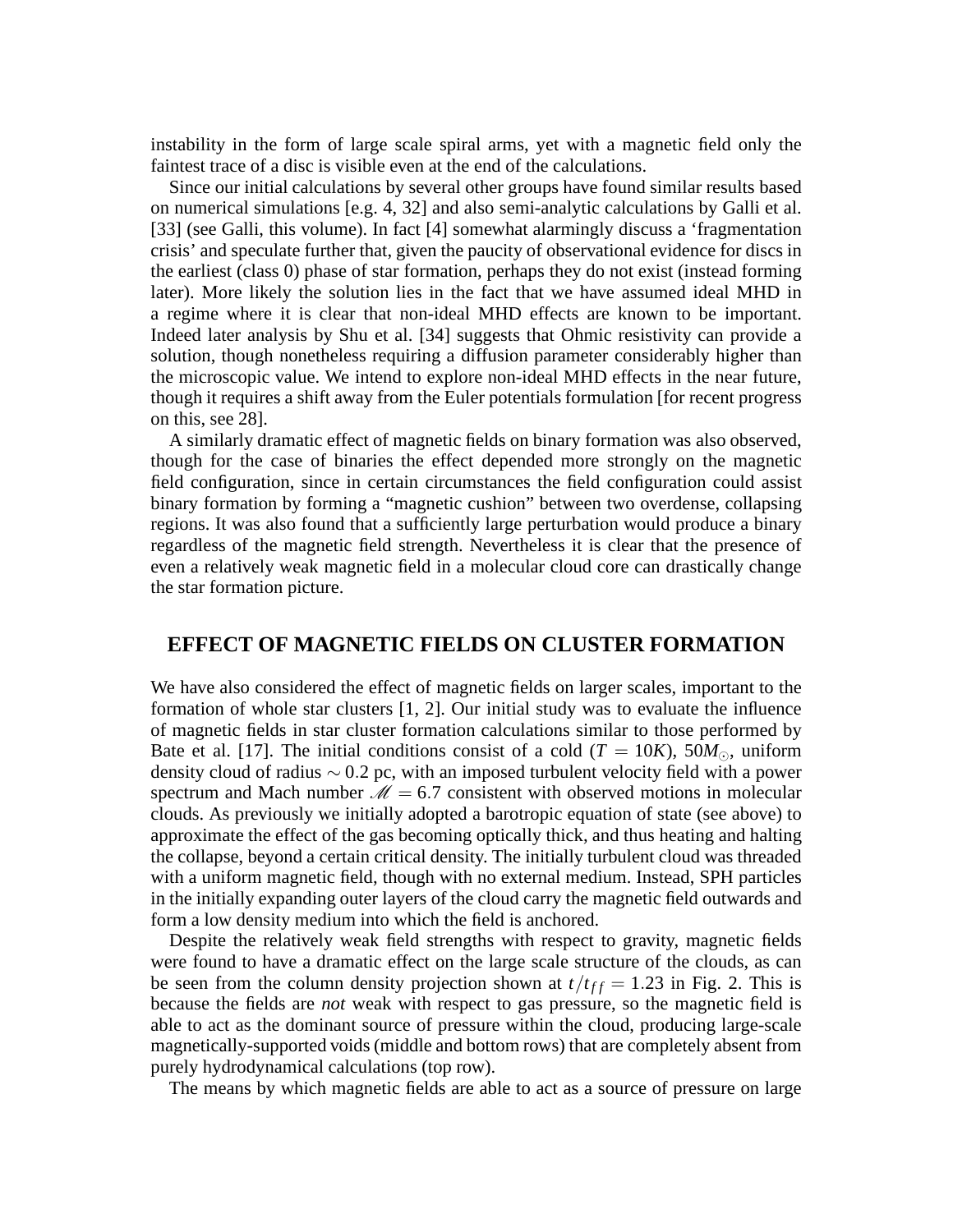

**FIGURE 2.** Effect of magnetic fields and radiation on the large scale structure of star-forming 50 *M*⊙ molecular cloud cores. Showing calculations with no magnetic fields (top row), a mass-to-flux ratio of 5 (middle row) and 3 times the critical value (bottom row). In the regime where magnetic pressure exceeds gas pressure the magnetic fields there is a dramatic influence on the global cloud structure, with the appearance of large-scale, magnetically supported voids. The large scale evolution of the cloud with radiative transfer explicitly calculated (right panels) is identical to that using an approximate, barotropic equation of state (left panels), at least for low mass star formation.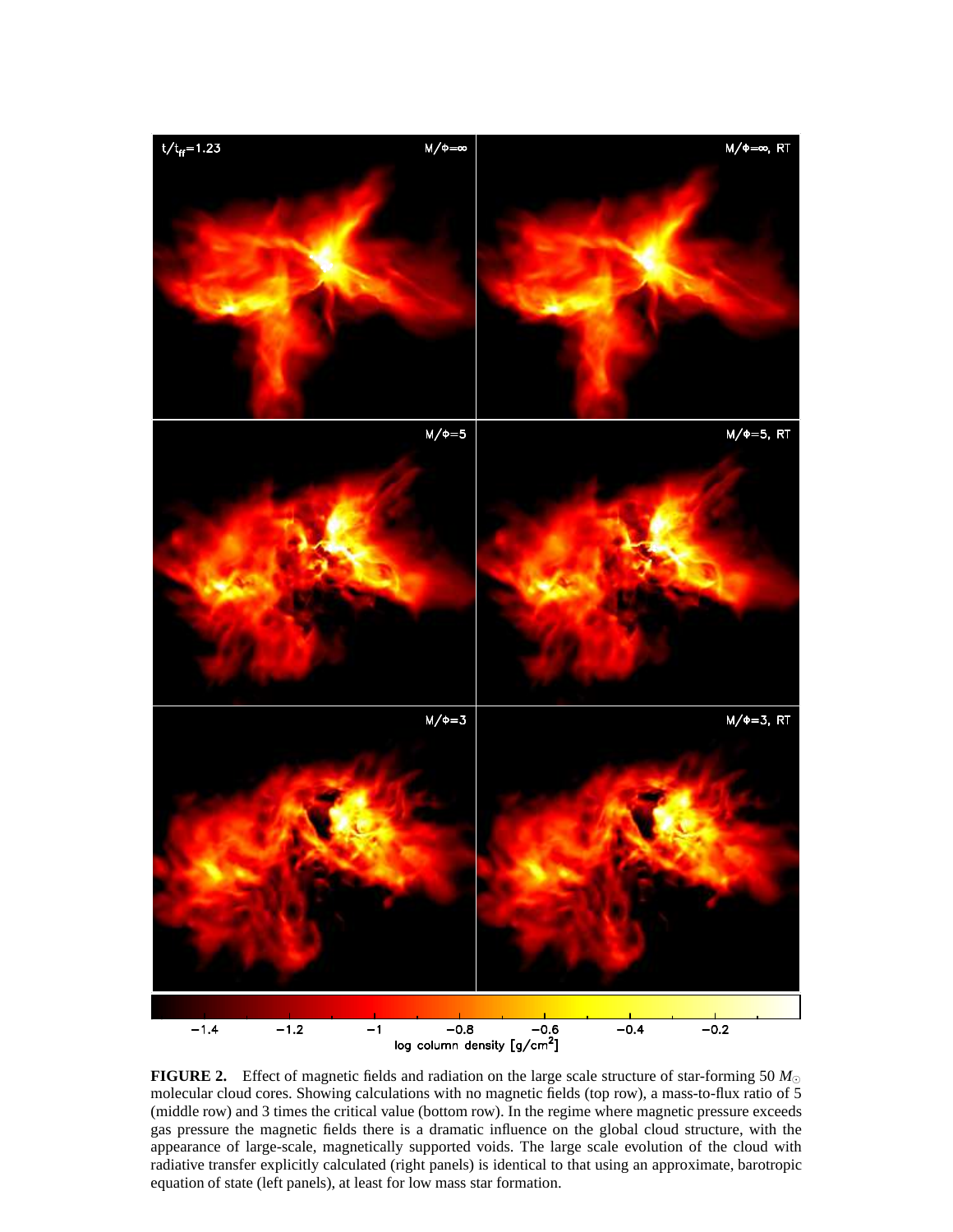scales is relatively simple to understand, since in ideal MHD the gas motions are tied to the magnetic field lines. For a relatively strong field, this means that gas is channelled along field lines as it collapses (rather than the gas dragging the field lines around in the weak field case). Since in ideal MHD the mass-to-flux ratio is conserved along any given flux tube, any gas collapsing to form dense structures inevitably leaves behind a region evacuated of gas pressure but with the magnetic field strength (and magnetic pressure) unchanged. Thus the ratio of gas-to-magnetic pressure decreases substantially away from the densest gas. New material is prevented from re-entering the evacuated region because of the inability to cross magnetic field lines. Thus the region, once evacuated, remains as a magnetic-pressure supported void. At a recent meeting the above mechanism was paraphrased by Carl Heiles as "magnetic fields abhor a vacuum", since it is easy to remove gas from a region of space along the magnetic field lines, but the magnetic fields themselves will remain.

The effect of the support provided to the large scale regions of the cloud is a dramatic slow-down in the star formation rate with increasing magnetic field strength (discussed below, see Fig. 5), most effective in the regime where magnetic pressure exceeds gas pressure ( $\beta$  < 1) and independent of the fact that the field may be weak relative to gravity and/or turbulence. An unexpected finding from [1] was the resultant change to the initial mass function of stars formed in the calculations, in the form of a reduction in the number of sub-stellar objects (i.e., brown dwarfs) relative to higher mass objects (i.e., stars). This occurs not because of some complicated influence of the magnetic fields on the fragmentation — we do not resolve the magnetic fields structure on the smallest scales in these calculations — but simply because of the overall slowdown in the star formation rate and a consequent reduction in the importance of dynamical interactions and the associated ejection of low mass objects from multiple systems. Given the low number of objects formed overall in the strong magnetic field calculations, it is not possible to state whether or not this effect is sufficient to resolve the statistical disagreement in the number of low mass objects and the observed IMF found by Bate [19], but the trend is certainly in the right direction.

In the strongest field calculation, we also found that the expanding outer regions of the cloud started to show a 'striped' appearance as the gas was channelled along the magnetic field lines. This is strongly reminiscent of the 'magnetically aligned striations' observed in the outer regions of the Taurus molecular cloud in the recent  ${}^{12}CO$  and  $13$ CO molecular line emission maps by Goldsmith et al. [11], co-located with measurable velocity anisotropy aligned with the global magnetic field [12]. This is a good indication that Taurus lies in a regime where the magnetic field is able to exert considerable influence on the star formation process.

# **INFLUENCE OF RADIATIVE FEEDBACK ON STAR CLUSTER FORMATION**

A key limitation to all of the calculations discussed above was the approximate treatment of the thermodynamics of the gas via the use of a barotropic equation of state where gas pressure is a function of density alone, rather than being a function of density and temperature. Naturally this assumption simplifies the calculations considerably, but it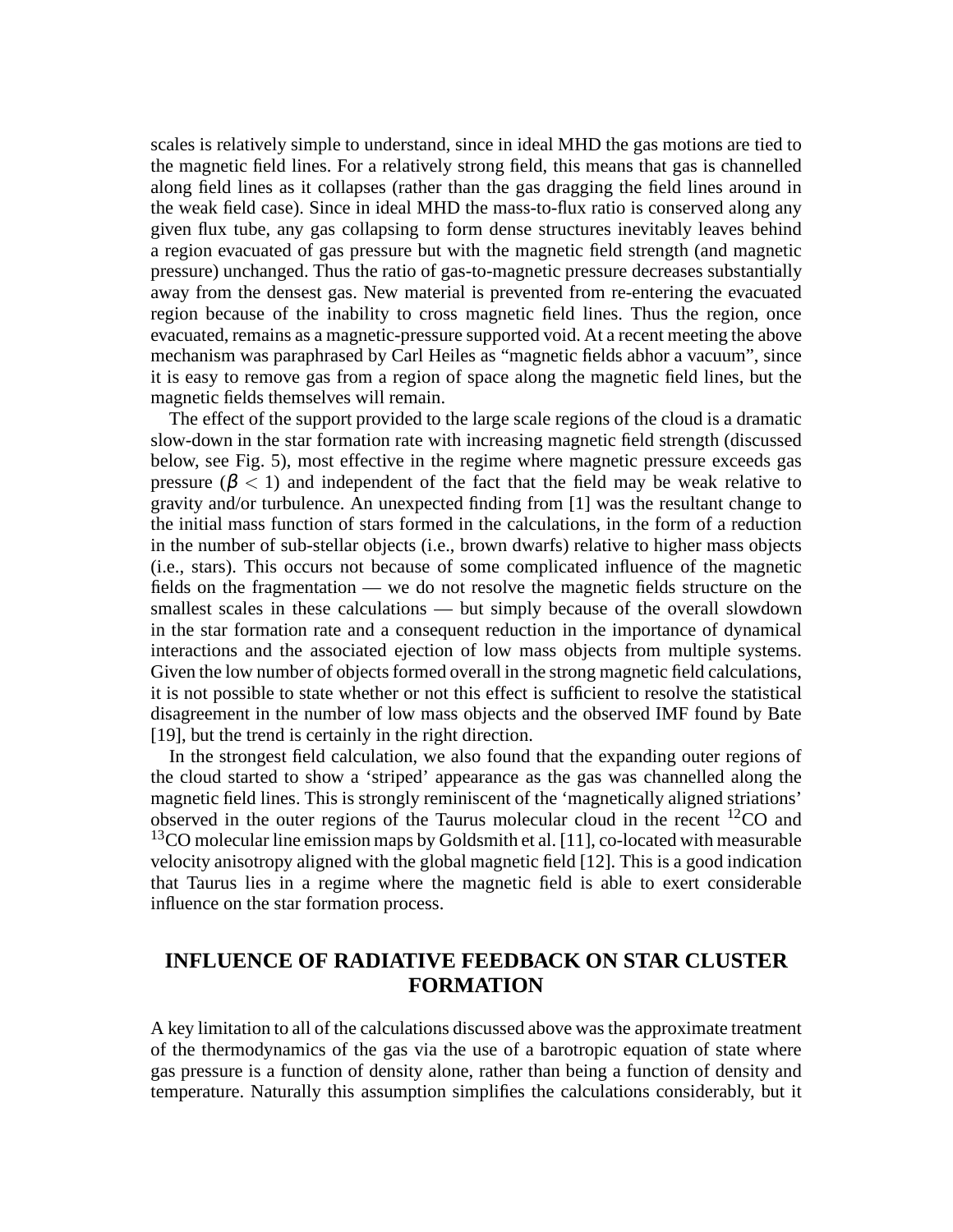

**FIGURE 3.** Combined effect of magnetic fields and radiative feedback on star cluster formation. The plots show a zoomed-in subsection of the clouds shown in Fig. 2 at 1.23 initial gravitational free-fall times for the calculations of three different magnetic field strengths (top to bottom), without (left) and with (right) a full modelling of radiative transport in the gas. The effect on the small scale fragmentation is dramatic: Once the gas becomes optically thick to radiation the heating effect provided to neighbouring material completely inhibits any subsequent fragmentation within a radius of several AU. The result is a trend towards fewer but more massive stars and a further reduction in the overall star formation rate on top of the large-scale effect provided by the magnetic field.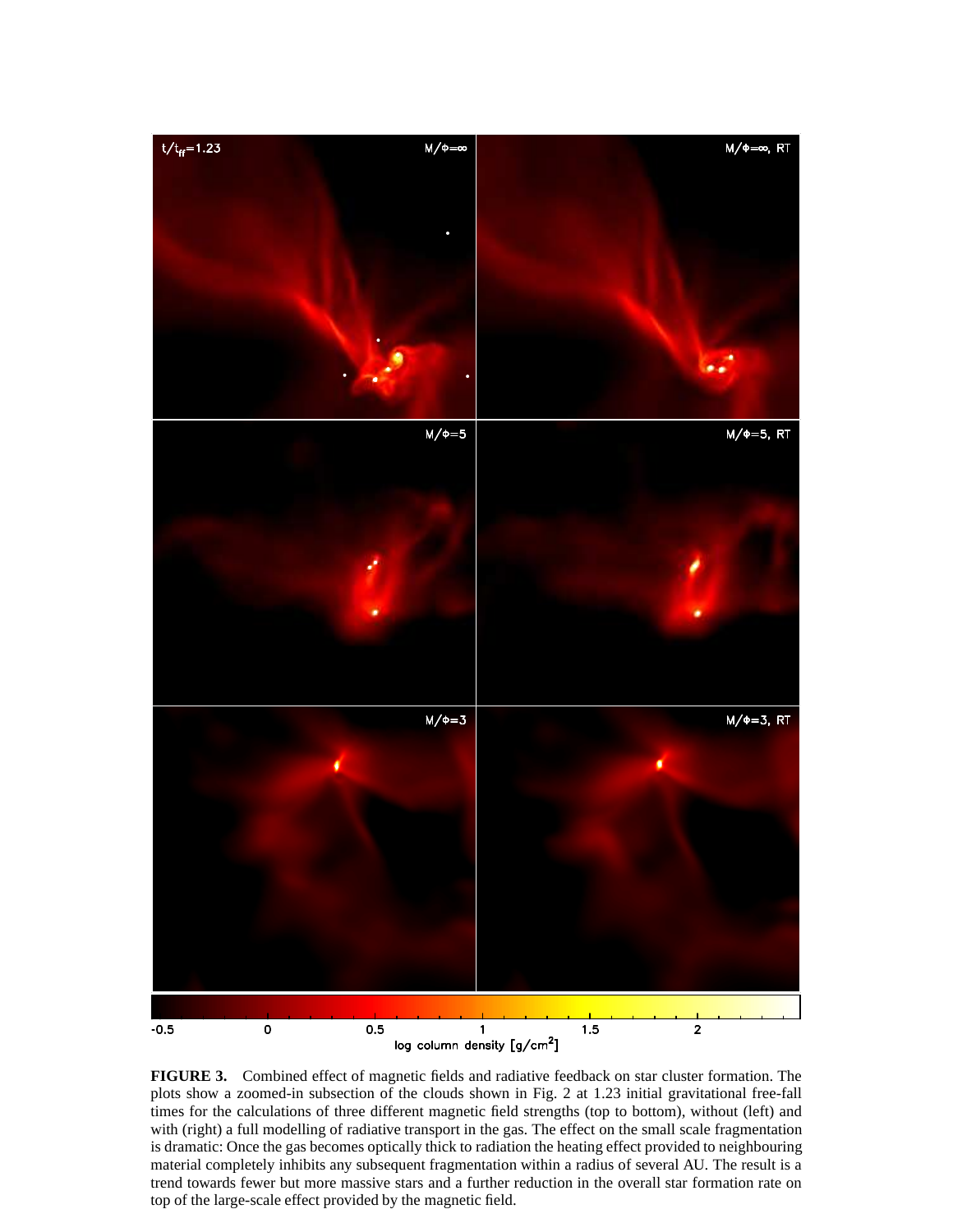misses important feedback processes, especially once the gas enters the optically thick regime. In particular, using the barotropic approximation the temperature is assumed to rise strictly with density, but this neglects the fact that radiation in actual fact should diffuse from the hot, dense, compressed gas into the less-dense surrounds, thus heating it and preventing it from fragmenting further.

In the initial phases of the cloud evolution and on the largest scales the radiation has very little influence, evident from Fig. 2 which compares the cloud structures using the barotropic equation of state (left panels) with calculations incorporating the transport of radiation within the gas via the flux-limited diffusion approximation (right panels). This is partly the case because we form only low-mass stars in the calculations, but also because we have neglected both the accretion luminosity within the sink radius and the luminosity of the protostars themselves. Thus the effect of radiation that we consider is very much a lower limit to the true feedback effect. However, to capture as much of the radiative feedback as possible we have reduced the accretion radius on the sink particles to a mere 0.5 AU in size, compared to 5 AU sink radii in previous calculations [e.g. 17, 1]. Other authors [35] adopt a prescription for providing radiative feedback from the protostars themselves, but this brings a number of assumptions about the protostellar evolution process that at this stage we have preferred to avoid since it ultimately requires a detailed sub-grid stellar evolution model in order to constrain the parameters.

The effect provided by the transport of radiation from the hot, collapsing, compressed gas into neighbouring material does however have a dramatic impact on the smallscale fragmentation in the cloud. This is illustrated in Fig. 3 that shows a close up view of the star formation occurring in the 6 model clouds shown in Fig. 2. Whilst the effect of the magnetic field on the large scales is to reduce the overall rate at which the global cloud collapses, radiative feedback completely inhibits any secondary fragmentation in the material immediately surrounding the protostars (comparing left to right panels). The result is a reduction in the formation of low mass objects (visibly being ejected from the multiple systems resulting in the top left panel), particularly those that initially resulted from fragmentation in circumstellar discs which with the radiative feedback effect included become sufficiently heated such that no further subfragmentation occurs. Similarly in the middle panels at moderate field strength it may be observed that an object that initially fragmented into a binary system using the barotropic equation of state no longer fragments when radiative transport is accounted for, instead producing a single star with a circumstellar disc.

The reason for the dramatic reduction in small scale fragmentation that occurs when radiative feedback is easily understood from our above discussion, and may be readily illustrated by a plot of the integrated temperature  $\int \rho T dz / \int \rho dz$  shown in Fig. 4 for the hydrodynamic calculations using the barotropic equation of state (left panel) and with radiative feedback included (right panel). With the barotropic equation of state (left) the temperature is high only at several discrete points corresponding to where the gas density exceeds the threshold for the polytropic index to change from  $\gamma = 1$  to  $\gamma = 1.4$ . Once the transport of radiation from hot to cold regions is modelled (right panel), a spatially extended region of high temperature gas is produced in the region surrounding each collapsing protostar, producing the effect on the fragmentation seen in Fig. 3. Our results regarding the effect on small-scale fragmentation produced by the transport of radiation have been confirmed by calculations employing similar physics performed by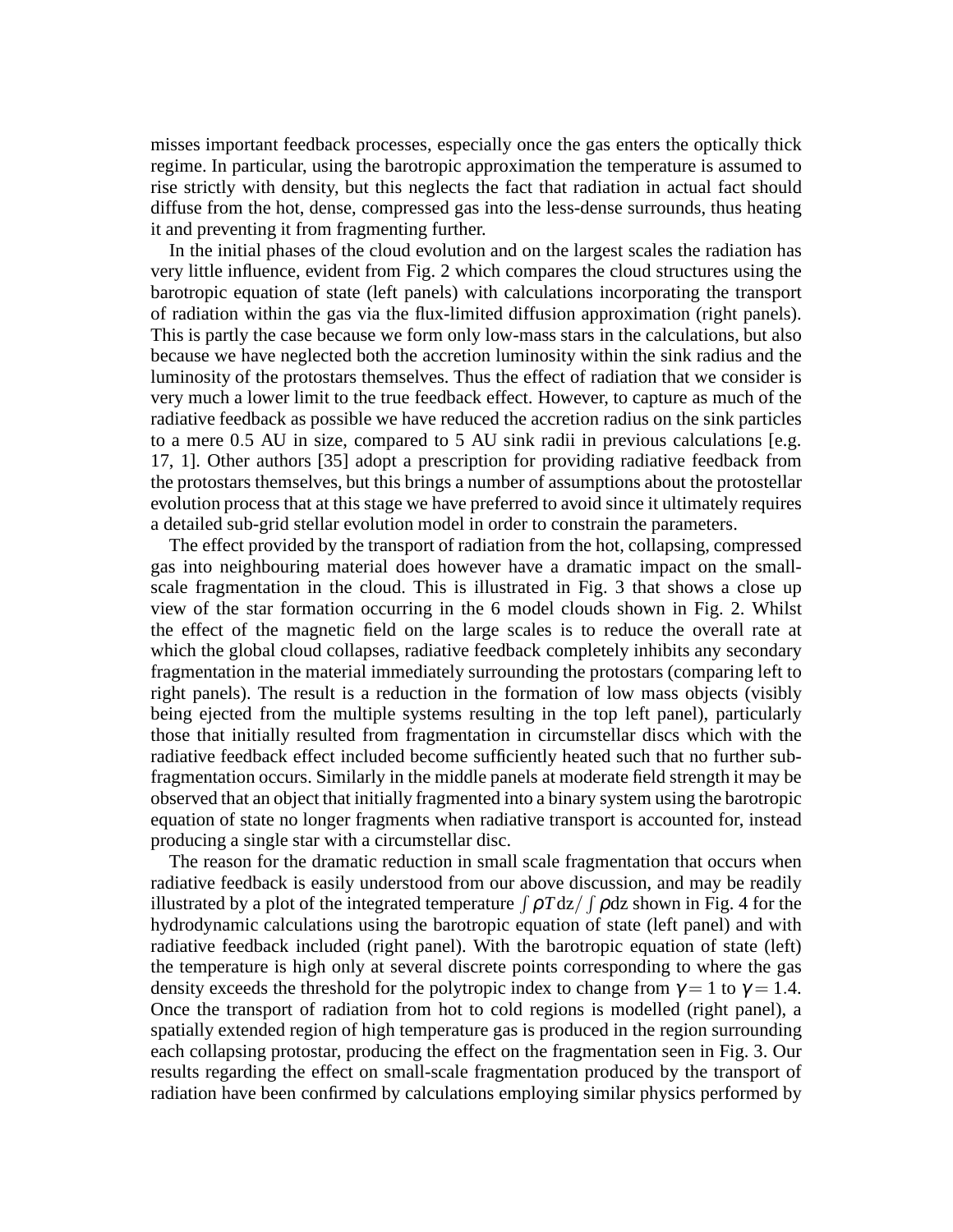

**FIGURE 4.** Effect of radiative feedback on star cluster formation: The plot shows the distribution of average temperature  $\int \rho T dz / \int \rho dz$  from the hydrodynamic calculations shown in the top row of Figs. 2 and 3 employing a barotropic (pressure-proportional to density) equation of state (left panel) compared to the calculation (right) where the radiation is explicitly modelled and thus the transport of radiation from hot to cold regions is captured. Whereas using the barotropic approximation only the material above the critical density becomes hot, in the radiation hydrodynamics calculation an extended region surrounding each protostar is heated and thus fragments no further (see Fig. 3).

Offner et al. [35] using an adaptive mesh refinement code.

The resultant effect on the initial mass function strengthens the trend already produced by the magnetic field, namely towards producing fewer and more massive objects. As previously stated, this is in the right direction to resolve the discrepancy with the observed IMF found by Bate [19] in barotropic calculations, but given the very low number statistics — particularly with the overall reduction in star formation rate produced by the combined influence of the magnetic fields and radiation — we are reluctant to draw firm conclusions in this regard.

# **COMBINED INFLUENCE OF MAGNETIC FIELD AND RADIATIVE FEEDBACK ON THE STAR FORMATION RATE AND EFFICIENCY**

Having assessed the effect of both magnetic fields and radiative feedback on the star cluster formation, we may return to our original question: namely, are these two pieces of missing physics the necessary and sufficient ingredients required to explain the kind of slow and inefficient star formation observed in real molecular clouds?

The combined effect on the star formation rate is shown in Fig. 5, showing the total mass accreted onto the sink particles for the full suite of calculations as a function of time. The primary influence on the star formation rate is the strength of the initial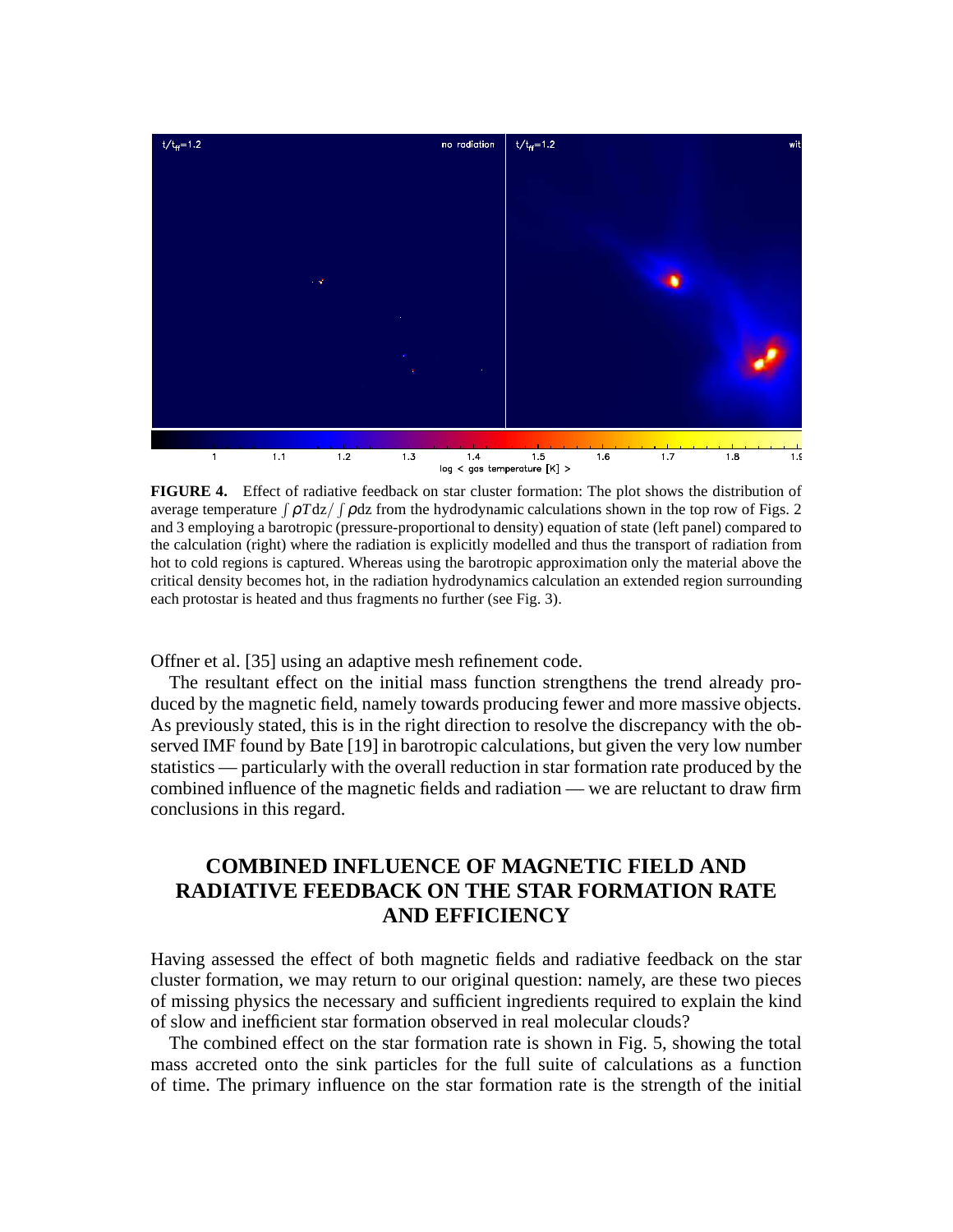

**FIGURE 5.** Combined influence of magnetic fields and radiative feedback on the star formation rate in our 50*M*⊙ model clouds. Line styles correspond to the four different magnetic field strengths employed: no magnetic fields (solid, black), and mass-to-flux ratios of 10, 5 and 3 in units of the critical value for preventing collapse altogether (dotted red, dashed blue and dot-dashed magenta lines respectively), whilst the line width shows whether (thick lines) or not (thin lines) radiative feedback was modelled (if not, a barotropic equation of state was employed). The magnetic field strength has the dominant influence on the star formation rate, with a secondary effect due to radiative feedback occurring at later times.

magnetic field, since it affects the large scale structure of the cloud and thus the amount of material that is able to later collapse and form stars. Radiative feedback enters as a secondary effect, reducing the star formation rate further, particularly at later times as the radiation diffuses further from the protostars into the surrounding medium.

It is notable that only the calculations employing the strongest magnetic fields (massto-flux ratio of 3 in units of the critical value) produce a star formation rate that is even remotely close to the observed rate of 3-6% per gravitational free-fall time found by Evans et al. [5]: The rate in the strongest field calculation with radiative feedback is  $0.18M_{\odot}/0.34t_{ff}/50M_{\odot} \approx 10\%$  per free-fall time. This is not unreasonable since molecular cloud cores are indeed observed to have mass-to-flux ratios of a few times the critical value, and radiative feedback is clearly an important effect. Relative differences in the star formation rate across the Galaxy can also be explained as being due to variations in the global flux threading individual star forming clouds. We can speculate that the remaining discrepancy between our results and observational estimates of the star formation rate is due to our neglect of additional feedback processes, namely the intrinsic and accretion luminosity from the protostars themselves as well as mechanical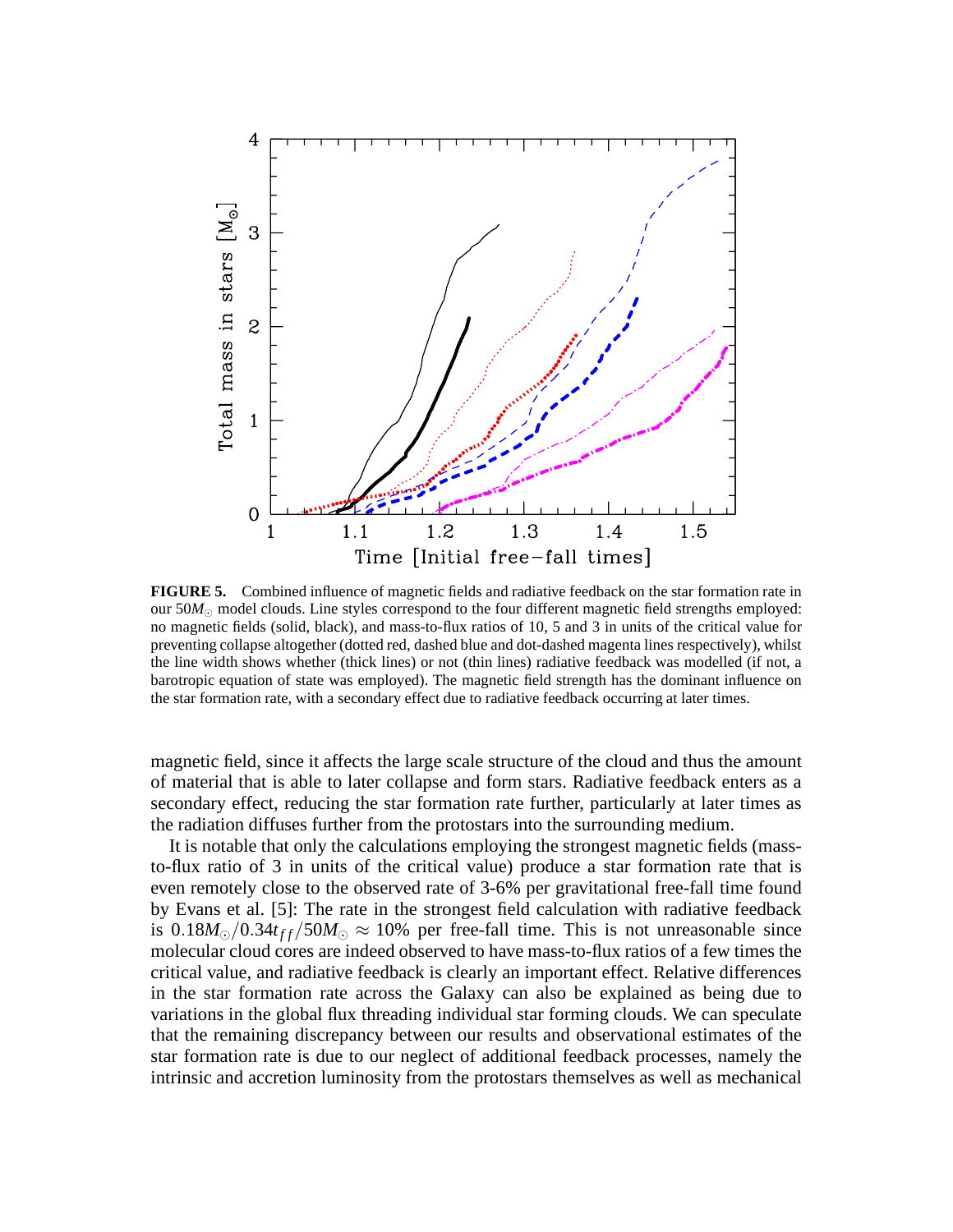feedback from jets and outflows.

The question of the overall star formation *efficiency* in the presence of magnetic fields and radiation transport is more difficult to answer given the limited time for which we have been able to evolve the calculations beyond one free-fall time. Ideally one would continue the calculations over several global dynamical times until star formation activity has ceased, however this is currently prohibitively expensive in terms of CPU time. Observational estimates are limited in a similar manner because a star forming molecular cloud is defined as one in which star formation has initiated but not completed, and once completed one has little insight as to the initial mass of the parental cloud. If we assume that star formation continues at the rate observed in Fig. 5 and that the molecular cloud survives for 2-3 free-fall times beyond star formation, then the overall star formation efficiency in the strongest field case would be of order 20- 30%. By contrast, for the calculations without magnetic fields the efficiency would be close to 100% on a similar timescale. Since at supercritical mass-to-flux ratios the field is relatively weak compared to gravity, the fraction of bound gas at the end of the calculation remains relatively high even for the highest field strengths, of order 85% for the mass-to-flux ratio of 3 (times critical) calculation with radiative feedback, so the main requirement for a low overall efficiency is that the cloud should be dispersed after several dynamical times and that the star formation rate should not accelerate considerably with time.

## **ACKNOWLEDGEMENTS**

DJP is supported by a Monash Fellowship, though much of this work was completed whilst funded by a UK Royal Society University Research Fellowship at the University of Exeter. We thank the organisers for their hospitality in both Milan and Como, the opportunity to attend and present at the conference.

#### **REFERENCES**

- 1. D. J. Price, and M. R. Bate, *MNRAS*, **385**, 1820–1834 (2008).
- 2. D. J. Price, and M. R. Bate, *MNRAS*, **398**, 33–46 (2009).
- 3. D. J. Price, and M. R. Bate, *MNRAS*, **377**, 77–90 (2007).
- 4. P. Hennebelle, and R. Teyssier, *A&A*, **477**, 25–34 (2008).
- 5. N. J. Evans, M. M. Dunham, J. K. Jørgensen, M. L. Enoch, B. Merin, E. F. van Dishoeck, J. M. Alcalá, P. C. Myers, K. R. Stapelfeldt, T. L. Huard, L. E. Allen, P. M. Harvey, T. van Kempen, G. A. Blake, D. W. Koerner, L. G. Mundy, D. L. Padgett, and A. I. Sargent, *ApJS*, **181**, 321–350 (2009).
- 6. J. Forbrich, C. J. Lada, A. A. Muench, J. Alves, and M. Lombardi, *ApJ*, **704**, 292–305 (2009).
- 7. F. Nakamura, and Z.-Y. Li, *ApJ*, **662**, 395–412 (2007).
- 8. J. Ballesteros-Paredes, G. C. Gómez, L. Loinard, R. M. Torres, and B. Pichardo, *MNRAS*, **395**, L81– L84 (2009).
- 9. F. O. Alves, G. A. P. Franco, and J. M. Girart, *A&A*, **486**, L13–L16 (2008).
- 10. H. Li, C. D. Dowell, A. Goodman, R. Hildebrand, and G. Novak, *ApJ*, **704**, 891–897 (2009).
- 11. P. F. Goldsmith, M. Heyer, G. Narayanan, R. Snell, D. Li, and C. Brunt, *ApJ*, **680**, 428–445 (2008).
- 12. M. Heyer, H. Gong, E. Ostriker, and C. Brunt, *ApJ*, **680**, 420–427 (2008).
- 13. F. H. Shu, F. C. Adams, and S. Lizano, *Ann. Rev. Astron. Astroph.*, **25**, 23–81 (1987).
- 14. R. M. Crutcher, *ApJ*, **520**, 706–713 (1999).
- 15. E. C. Ostriker, J. M. Stone, and C. F. Gammie, *ApJ*, **546**, 980–1005 (2001).